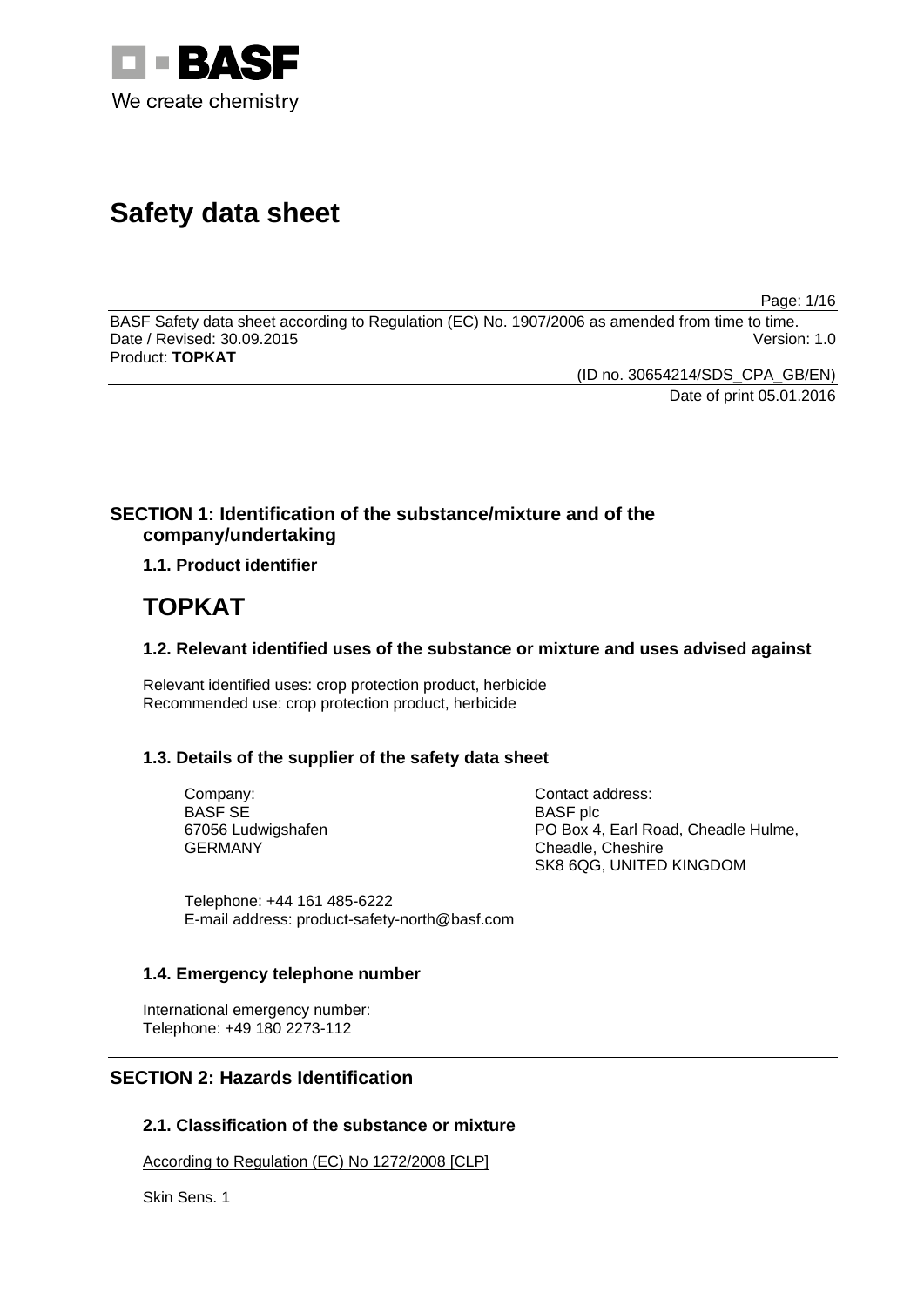Page: 2/16

BASF Safety data sheet according to Regulation (EC) No. 1907/2006 as amended from time to time. Date / Revised: 30.09.2015 Version: 1.0 Product: **TOPKAT**

(ID no. 30654214/SDS\_CPA\_GB/EN)

Date of print 05.01.2016

Eye Dam./Irrit. 2 Aquatic Acute 1 Aquatic Chronic 1

H317, H319, H400, H410, EUH401

For the classifications not written out in full in this section the full text can be found in section 16.

## **2.2. Label elements**

Globally Harmonized System (GHS) in accordance with UK regulations.

Pictogram:



Signal Word: Warning

| <b>Hazard Statement:</b>               |                                                                                                                                     |
|----------------------------------------|-------------------------------------------------------------------------------------------------------------------------------------|
| H317                                   | May cause an allergic skin reaction.                                                                                                |
| H319                                   | Causes serious eye irritation.                                                                                                      |
| H400                                   | Very toxic to aquatic life.                                                                                                         |
| H410                                   | Very toxic to aquatic life with long lasting effects.                                                                               |
| <b>EUH401</b>                          | To avoid risks to human health and the environment, comply with the<br>instructions for use.                                        |
| Precautionary Statements (Prevention): |                                                                                                                                     |
| P <sub>261</sub>                       | Avoid breathing dust/fume/gas/mist/vapours/spray.                                                                                   |
| P <sub>264</sub>                       | Wash with plenty of water and soap thoroughly after handling.                                                                       |
| P272                                   | Contaminated work clothing should not be allowed out of the workplace.                                                              |
| P <sub>280</sub>                       | Wear protective gloves and eye/face protection.                                                                                     |
| Precautionary Statements (Response):   |                                                                                                                                     |
| P303 + P352                            | IF ON SKIN (or hair): Wash with plenty of soap and water.                                                                           |
| $P305 + P351 + P338$                   | IF IN EYES: Rinse cautiously with water for several minutes. Remove<br>contact lenses, if present and easy to do. Continue rinsing. |
| $P333 + P311$                          | If skin irritation or rash occurs: Call a POISON CENTER or<br>doctor/physician.                                                     |
| $P337 + P311$                          | If eye irritation persists: Call a POISON CENTER or doctor/physician.                                                               |
| P362                                   | Take off contaminated clothing.                                                                                                     |
| P391                                   | Collect spillage.                                                                                                                   |
| Precautionary Statements (Disposal):   |                                                                                                                                     |
| P <sub>501</sub>                       | Dispose of contents/container to a licensed hazardous-waste disposal                                                                |

P501 Dispose of contents/container to a licensed hazardous-waste disposal contractor or collection site except for empty clean containers which can be disposed of as non-hazardous waste.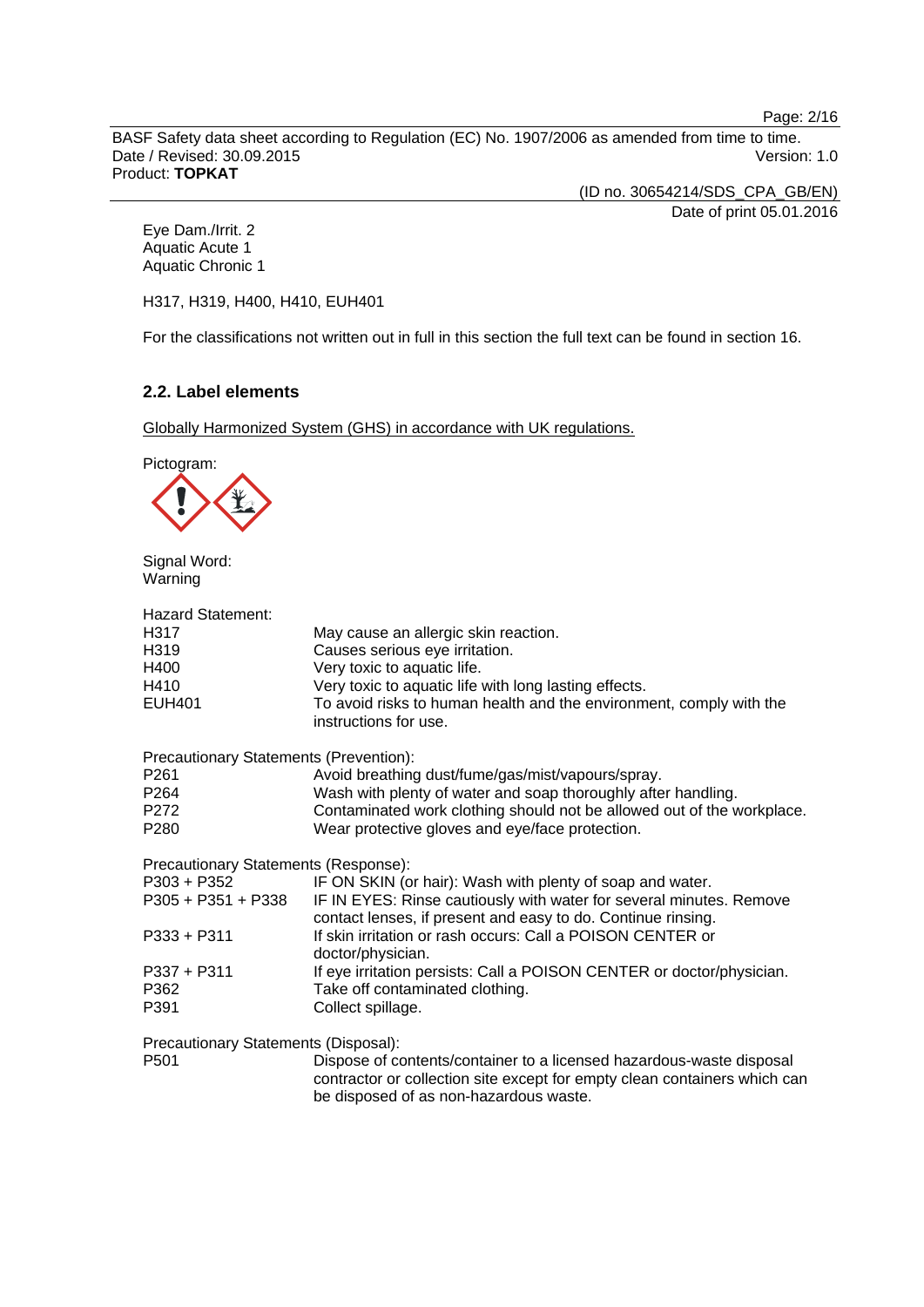Page: 3/16

BASF Safety data sheet according to Regulation (EC) No. 1907/2006 as amended from time to time. Date / Revised: 30.09.2015 Version: 1.0 Product: **TOPKAT**

(ID no. 30654214/SDS\_CPA\_GB/EN)

Date of print 05.01.2016

According to Regulation (EC) No 1272/2008 [CLP]

Hazard determining component(s) for labelling: DIMETHENAMID-P

## **2.3. Other hazards**

According to Regulation (EC) No 1272/2008 [CLP]

See section 12 - Results of PBT and vPvB assessment.

If applicable information is provided in this section on other hazards which do not result in classification but which may contribute to the overall hazards of the substance or mixture.

## **SECTION 3: Composition/Information on Ingredients**

#### **3.1. Substances**

Not applicable

#### **3.2. Mixtures**

Chemical nature

crop protection product, herbicide, Suspo-emulsion (SE)

Hazardous ingredients (GHS) according to Regulation (EC) No. 1272/2008

Acetamide, 2-chloro-N-(2,4-dimethyl-3-thienyl)-N-[(1S)-2-methoxy-1-methylethyl]- Content (W/W): 29.5 % CAS Number: 163515-14-8 Acute Tox. 4 (oral) Skin Sens. 1

Aquatic Acute 1 Aquatic Chronic 1 M-factor acute: 1 H302, H317, H400, H410

quinmerac

Content (W/W): 14.8 % CAS Number: 90717-03-6 EC-Number: 402-790-6 REACH registration number: 01- 0000015252-80

Aquatic Chronic 3 H412

phenolsulfonic acid-formaldehyde-polycondensate as sodium salt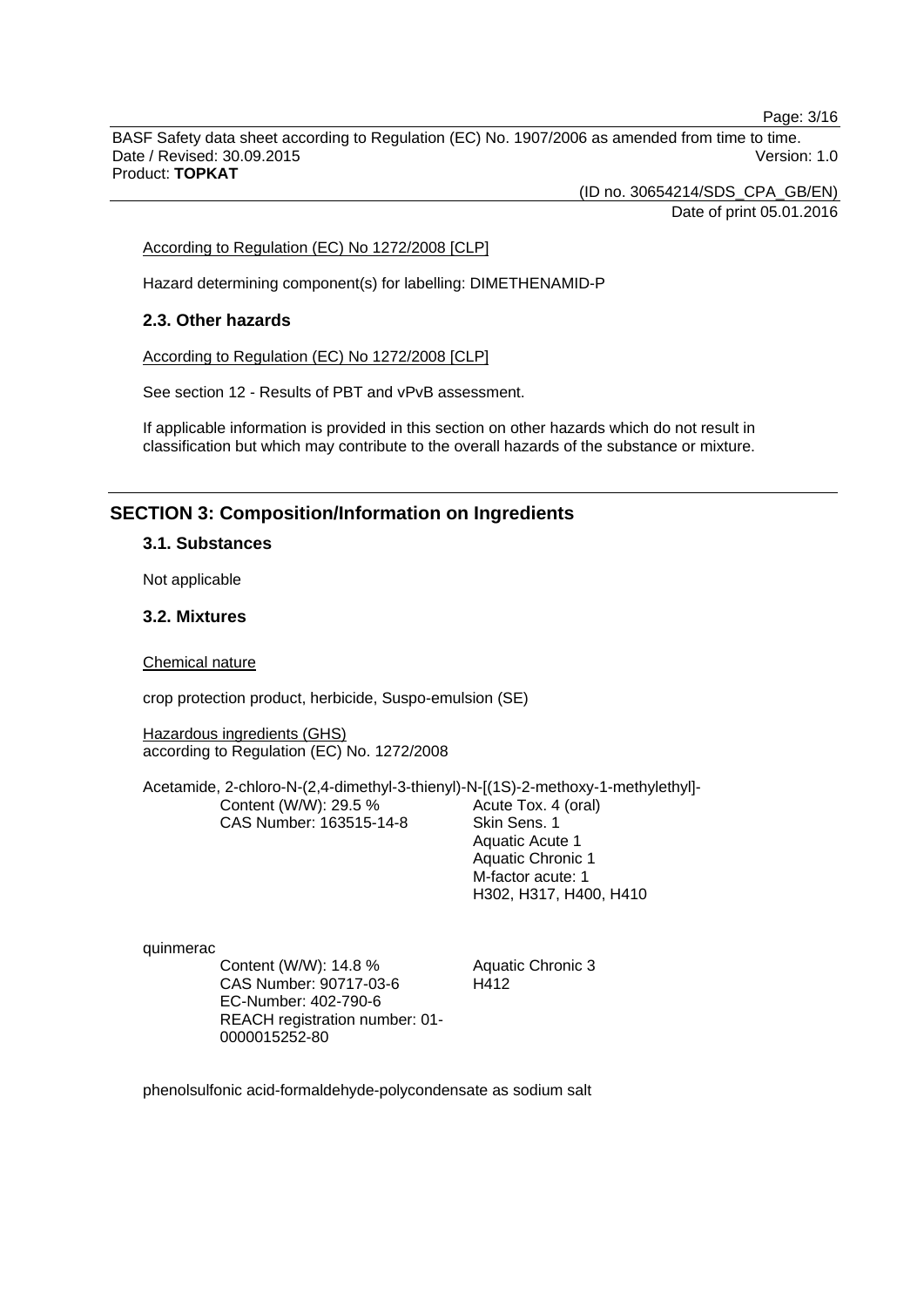Page: 4/16

BASF Safety data sheet according to Regulation (EC) No. 1907/2006 as amended from time to time. Date / Revised: 30.09.2015 Version: 1.0 Product: **TOPKAT**

(ID no. 30654214/SDS\_CPA\_GB/EN)

Date of print 05.01.2016

| Content (W/W): $<$ 5 %                                     | Eye Dam./Irrit. 2<br>Aquatic Chronic 3<br>H319, H412 |
|------------------------------------------------------------|------------------------------------------------------|
| Alcohols, C12-15, ethoxylated<br>Content $(N/M)^{1}$ < 5 % | Acute Tox 4 (oral)                                   |

ent (w//w): < CAS Number: 68131-39-5

Acute Tox. 4 (oral) Eye Dam./Irrit. 1 Aquatic Acute 1 H318, H302, H400

Propane-1,2-diol Content (W/W): < 10 % CAS Number: 57-55-6 EC-Number: 200-338-0 REACH registration number: 01- 2119456809-23

polyethylene glycol Content (W/W):  $< 5 \%$ CAS Number: 25322-68-3

For the classifications not written out in full in this section, including the hazard classes and the hazard statements, the full text is listed in section 16.

## **SECTION 4: First-Aid Measures**

## **4.1. Description of first aid measures**

Remove contaminated clothing.

Show container, label and/or safety data sheet to physician.

If inhaled: Keep patient calm, remove to fresh air, seek medical attention.

On skin contact: Wash thoroughly with soap and water.

On contact with eyes: Wash affected eyes for at least 15 minutes under running water with eyelids held open, consult an eye specialist.

On ingestion: Immediately rinse mouth and then drink 200-300 ml of water, seek medical attention.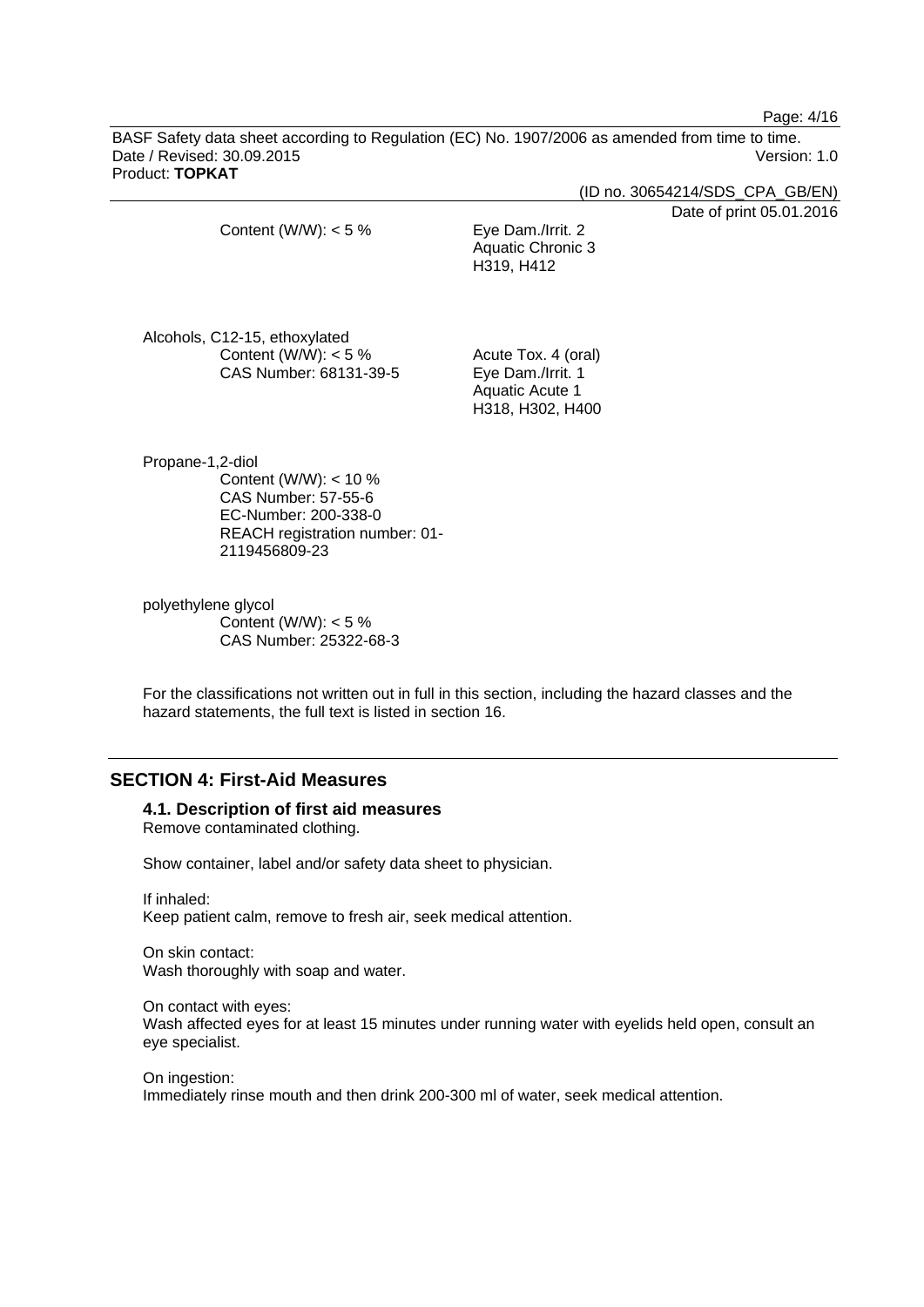Page: 5/16

BASF Safety data sheet according to Regulation (EC) No. 1907/2006 as amended from time to time. Date / Revised: 30.09.2015 Version: 1.0 Product: **TOPKAT**

(ID no. 30654214/SDS\_CPA\_GB/EN)

Date of print 05.01.2016

## **4.2. Most important symptoms and effects, both acute and delayed**

Symptoms: The most important known symptoms and effects are described in the labelling (see section 2) and/or in section 11., Further important symptoms and effects are so far not known.

#### **4.3. Indication of any immediate medical attention and special treatment needed**

Treatment: Treat according to symptoms (decontamination, vital functions), no known specific antidote.

## **SECTION 5: Fire-Fighting Measures**

#### **5.1. Extinguishing media**

Suitable extinguishing media: carbon dioxide, dry powder, water spray, foam

#### **5.2. Special hazards arising from the substance or mixture**

carbon monoxide, hydrogen chloride, Carbon dioxide, nitrogen oxides, organochloric compounds The substances/groups of substances mentioned can be released in case of fire.

## **5.3. Advice for fire-fighters**

Special protective equipment: Wear self-contained breathing apparatus and chemical-protective clothing.

Further information:

In case of fire and/or explosion do not breathe fumes. Keep containers cool by spraying with water if exposed to fire. Collect contaminated extinguishing water separately, do not allow to reach sewage or effluent systems. Dispose of fire debris and contaminated extinguishing water in accordance with official regulations.

## **SECTION 6: Accidental Release Measures**

**6.1. Personal precautions, protective equipment and emergency procedures**

Use personal protective clothing. Avoid contact with the skin, eyes and clothing. Do not breathe vapour/spray.

## **6.2. Environmental precautions**

Do not allow contamination of public drains or surface or ground waters. Inform local water plc if spillage enters drains and the Environment Agency (England & Wales), the Scottish Environmental Protection Agency (Scotland), or the Environment and Heritage Service (Northern Ireland) if it enters surface or ground waters. Keep people and animals away.

## **6.3. Methods and material for containment and cleaning up**

For small amounts: Pick up with suitable absorbent material (e.g. sand, sawdust, general-purpose binder, kieselguhr).

For large amounts: Dike spillage. Pump off product.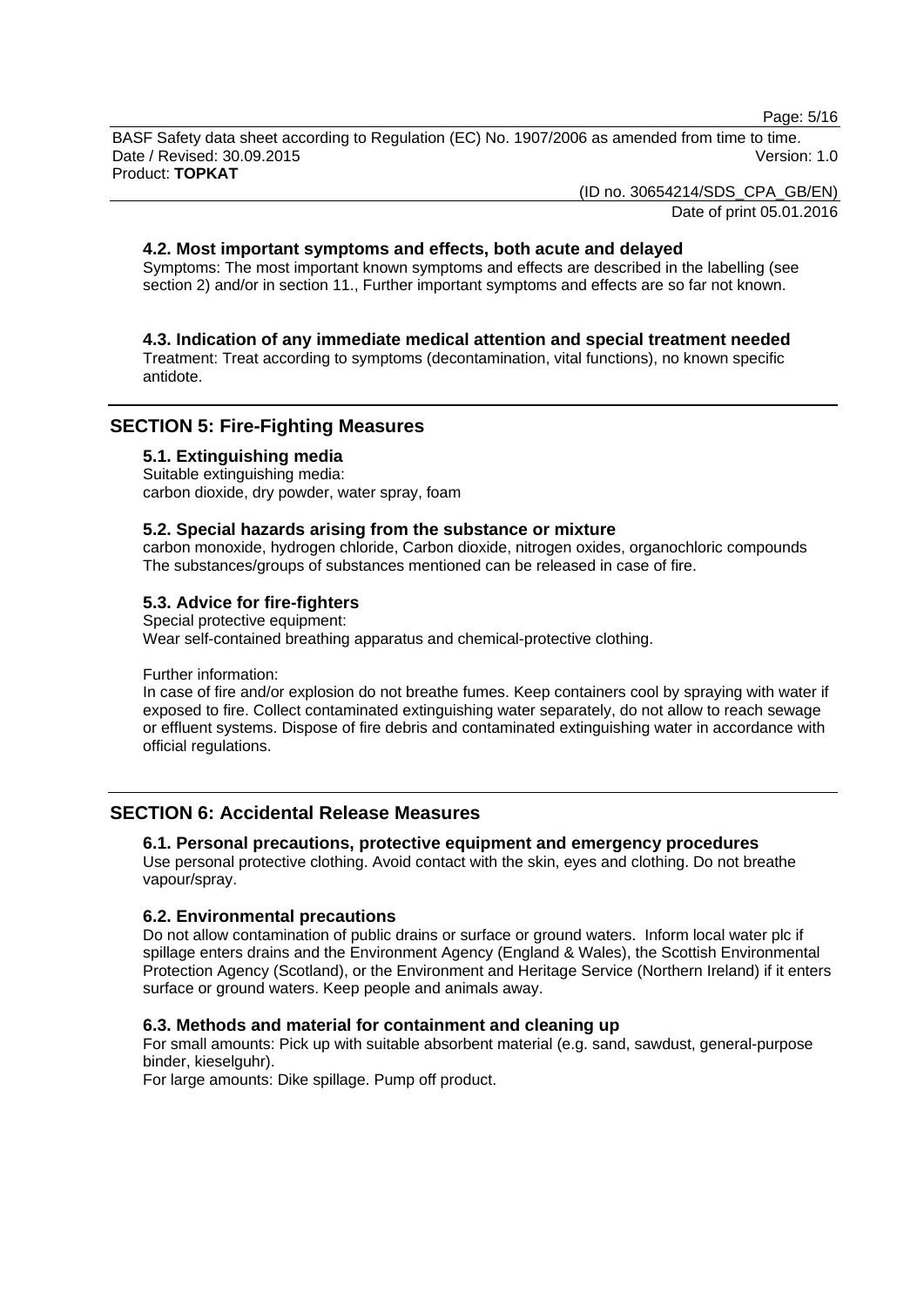Page: 6/16

BASF Safety data sheet according to Regulation (EC) No. 1907/2006 as amended from time to time. Date / Revised: 30.09.2015 Version: 1.0

Product: **TOPKAT**

(ID no. 30654214/SDS\_CPA\_GB/EN)

Date of print 05.01.2016

Dispose of absorbed material in accordance with regulations. Collect waste in suitable containers, which can be labeled and sealed. Clean contaminated floors and objects thoroughly with water and detergents, observing environmental regulations.

#### **6.4. Reference to other sections**

Information regarding exposure controls/personal protection and disposal considerations can be found in section 8 and 13.

## **SECTION 7: Handling and Storage**

## **7.1. Precautions for safe handling**

No special measures necessary if stored and handled correctly. Ensure thorough ventilation of stores and work areas. When using do not eat, drink or smoke. Hands and/or face should be washed before breaks and at the end of the shift.

Protection against fire and explosion:

No special precautions necessary. The substance/product is non-combustible. Product is not explosive.

## **7.2. Conditions for safe storage, including any incompatibilities**

Segregate from foods and animal feeds. Further information on storage conditions: Keep away from heat. Protect from direct sunlight.

## **7.3. Specific end use(s)**

For the relevant identified use(s) listed in Section 1 the advice mentioned in this section 7 is to be observed.

## **SECTION 8: Exposure Controls/Personal Protection**

## **8.1. Control parameters**

Components with occupational exposure limits

57-55-6: Propane-1,2-diol

TWA value 10 mg/m3 (WEL/EH 40 (UK)), Particulate TWA value 474 mg/m3 ; 150 ppm (WEL/EH 40 (UK)), Total vapour and particulates

Refer to the current edition of HSE Guidance Note EH40 Occupational Exposure Limits (United Kingdom). For normal use and handling refer to the product label/leaflet.

#### **8.2. Exposure controls**

Personal protective equipment

Respiratory protection: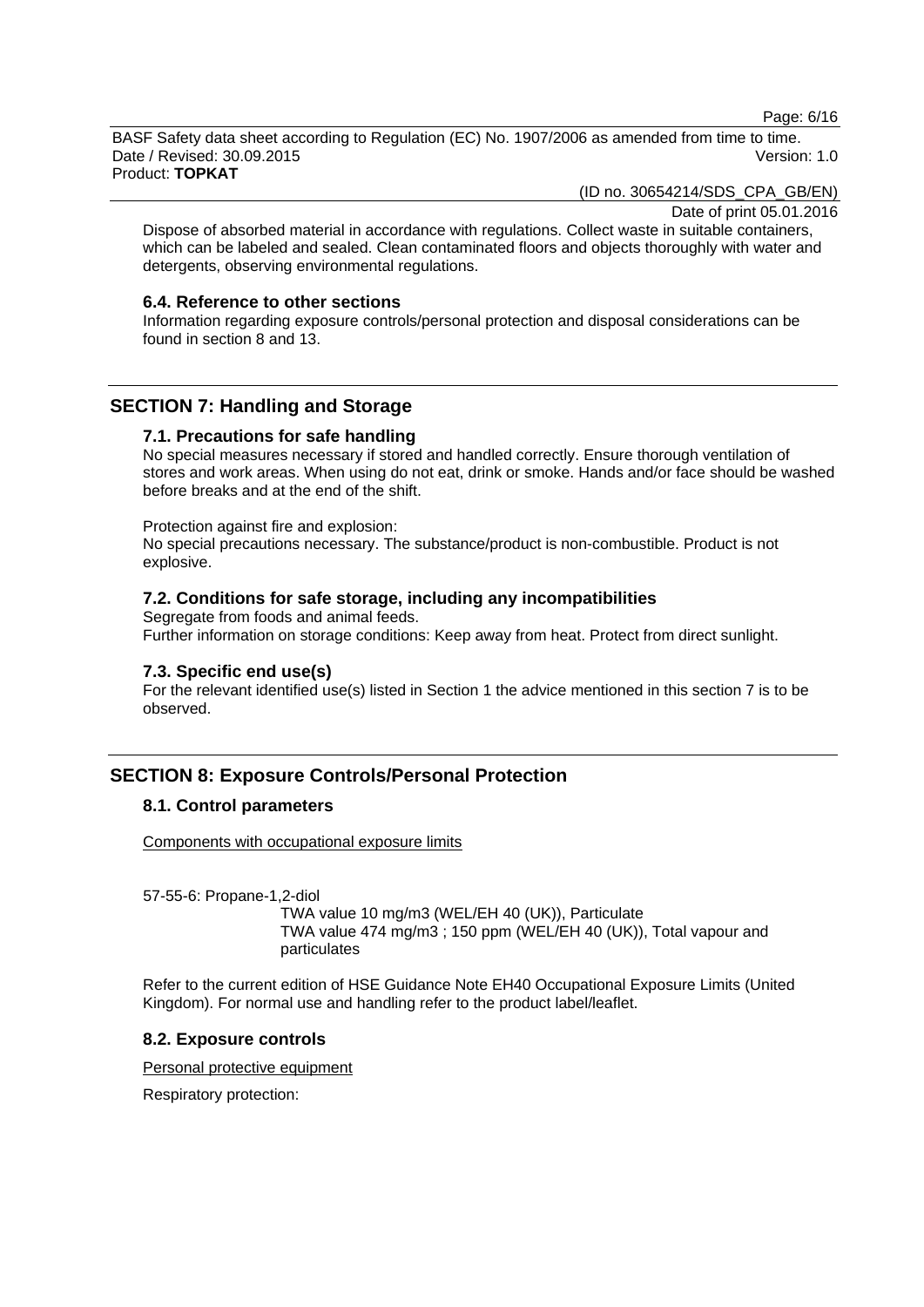Page: 7/16

BASF Safety data sheet according to Regulation (EC) No. 1907/2006 as amended from time to time. Date / Revised: 30.09.2015 Version: 1.0 Product: **TOPKAT**

(ID no. 30654214/SDS\_CPA\_GB/EN)

Date of print 05.01.2016

Suitable respiratory protection for higher concentrations or long-term effect: Combination filter for gases/vapours of organic, inorganic, acid inorganic and alkaline compounds (e.g. EN 14387 Type ABEK).

#### Hand protection:

Suitable chemical resistant safety gloves (EN 374) also with prolonged, direct contact (Recommended: Protective index 6, corresponding > 480 minutes of permeation time according to EN 374): E.g. nitrile rubber (0.4 mm), chloroprene rubber (0.5 mm), butyl rubber (0.7 mm) etc.

Eye protection: Safety glasses with side-shields (frame goggles) (e.g. EN 166)

Body protection:

Body protection must be chosen depending on activity and possible exposure, e.g. apron, protecting boots, chemical-protection suit (according to EN 14605 in case of splashes or EN ISO 13982 in case of dust).

#### General safety and hygiene measures

The statements on personal protective equipment in the instructions for use apply when handling crop-protection agents in final-consumer packing. Wearing of closed work clothing is recommended. Store work clothing separately. Keep away from food, drink and animal feeding stuffs.

## **SECTION 9: Physical and Chemical Properties**

## **9.1. Information on basic physical and chemical properties**

| Form:             | liquid                              |                               |
|-------------------|-------------------------------------|-------------------------------|
| Colour:           | light brown                         |                               |
| Odour:            | aromatic                            |                               |
| Odour threshold:  |                                     |                               |
|                   | Not determined due to potential     |                               |
|                   | health hazard by inhalation.        |                               |
| pH value:         | approx. $3 - 5$                     |                               |
|                   | (1 %(m), 20 °C)                     |                               |
| Melting point:    | approx. 0 °C                        |                               |
|                   | Information applies to the solvent. |                               |
| Boiling point:    | approx. 100 °C                      |                               |
|                   | Information applies to the solvent. |                               |
| Flash point:      |                                     | (Regulation 440/2008/EC, A.9) |
|                   | Non-flammable., No flash point -    |                               |
|                   | Measurement made up to pilot light  |                               |
|                   | extinguishes.                       |                               |
| Evaporation rate: |                                     |                               |
|                   | not applicable                      |                               |
| Flammability:     | not flammable                       |                               |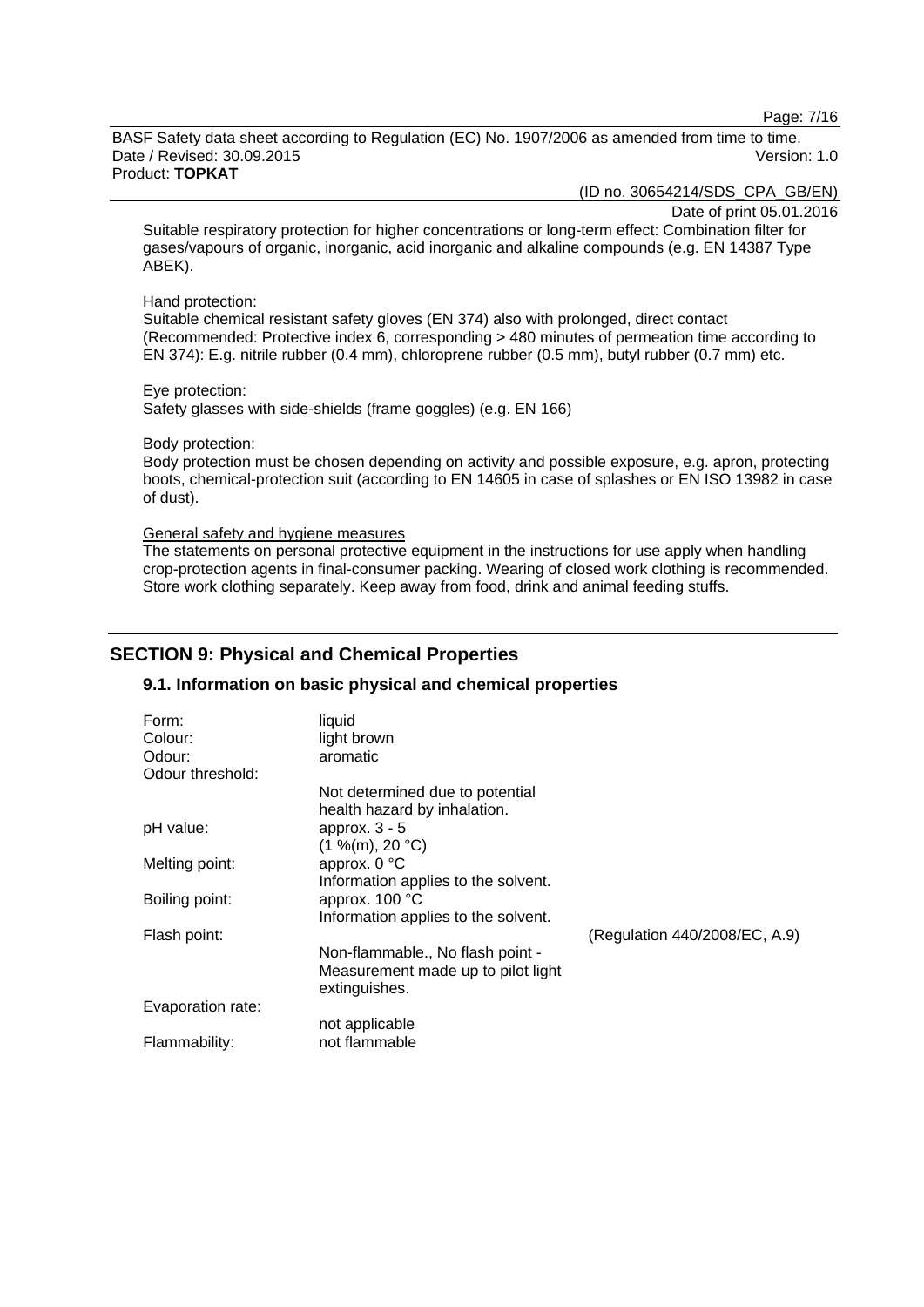Page: 8/16

BASF Safety data sheet according to Regulation (EC) No. 1907/2006 as amended from time to time. Date / Revised: 30.09.2015 Version: 1.0 Product: **TOPKAT**

|                                                     |                                                                  | (ID no. 30654214/SDS_CPA_GB/EN)   |
|-----------------------------------------------------|------------------------------------------------------------------|-----------------------------------|
|                                                     |                                                                  | Date of print 05.01.2016          |
| Lower explosion limit:                              |                                                                  |                                   |
|                                                     | As a result of our experience with this                          |                                   |
|                                                     | product and our knowledge of its                                 |                                   |
|                                                     | composition we do not expect any                                 |                                   |
|                                                     | hazard as long as the product is used                            |                                   |
|                                                     | appropriately and in accordance with                             |                                   |
|                                                     | the intended use.                                                |                                   |
| Upper explosion limit:                              |                                                                  |                                   |
|                                                     | As a result of our experience with this                          |                                   |
|                                                     | product and our knowledge of its                                 |                                   |
|                                                     | composition we do not expect any                                 |                                   |
|                                                     | hazard as long as the product is used                            |                                   |
|                                                     | appropriately and in accordance with                             |                                   |
|                                                     | the intended use.<br>454 °C                                      |                                   |
| Ignition temperature:                               |                                                                  | (Regulation 440/2008/EC,<br>A.15) |
| Vapour pressure:                                    | approx. 23.4 hPa                                                 |                                   |
|                                                     | (20 °C)                                                          |                                   |
|                                                     | Information applies to the solvent.                              |                                   |
| Density:                                            | approx. 1.13 g/cm3                                               |                                   |
|                                                     | (20 °C)                                                          |                                   |
| Relative vapour density (air):                      |                                                                  |                                   |
|                                                     | not applicable                                                   |                                   |
| Solubility in water:                                | dispersible                                                      |                                   |
| Partitioning coefficient n-octanol/water (log Kow): |                                                                  |                                   |
|                                                     | not applicable                                                   |                                   |
| Thermal decomposition: 70 °C, 10 kJ/kg,             |                                                                  |                                   |
|                                                     | (onset temperature)                                              |                                   |
|                                                     | 165 °C, 80 kJ/kg,                                                |                                   |
|                                                     | (onset temperature)                                              |                                   |
|                                                     | 215 °C, 190 kJ/kg,                                               |                                   |
|                                                     | (onset temperature)                                              |                                   |
|                                                     | 475 °C, > 30 kJ/kg,                                              |                                   |
|                                                     | (onset temperature) Not a substance liable to self-decomposition |                                   |
|                                                     | according to UN transport regulations, class 4.1.                |                                   |
| Viscosity, dynamic:                                 | approx. 173 mPa.s                                                |                                   |
|                                                     | (20 °C, 100 1/s)                                                 |                                   |
| Explosion hazard:                                   | not explosive                                                    |                                   |
| Fire promoting properties:                          | not fire-propagating                                             | (Regulation 440/2008/EC,          |
|                                                     |                                                                  | A.21                              |

## **9.2. Other information**

Other Information: If necessary, information on other physical and chemical parameters is indicated in this section.

# **SECTION 10: Stability and Reactivity**

## **10.1. Reactivity**

No hazardous reactions if stored and handled as prescribed/indicated.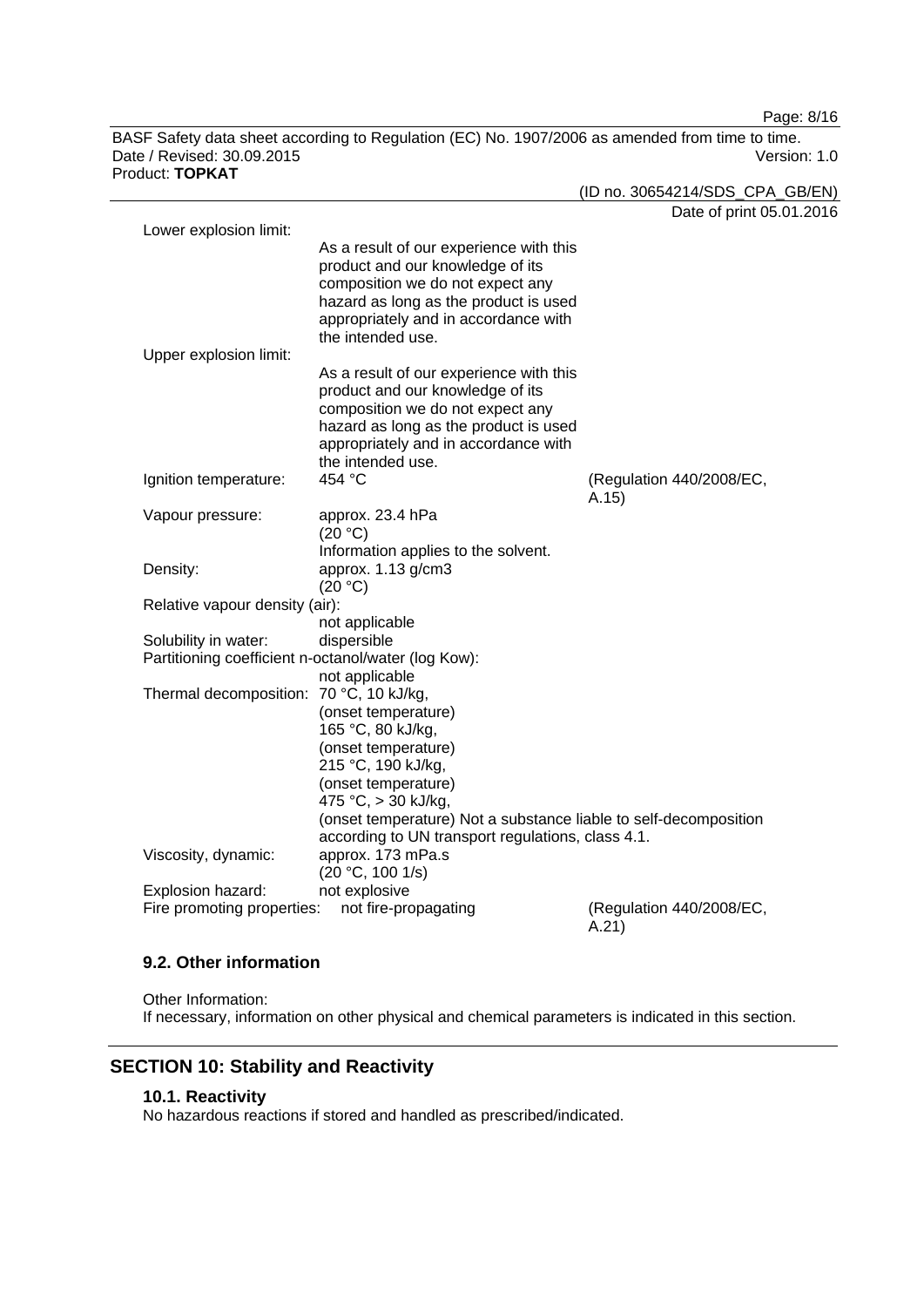Page: 9/16

BASF Safety data sheet according to Regulation (EC) No. 1907/2006 as amended from time to time. Date / Revised: 30.09.2015 Version: 1.0 Product: **TOPKAT**

(ID no. 30654214/SDS\_CPA\_GB/EN)

Date of print 05.01.2016

## **10.2. Chemical stability**

The product is stable if stored and handled as prescribed/indicated.

#### **10.3. Possibility of hazardous reactions**

No hazardous reactions if stored and handled as prescribed/indicated.

#### **10.4. Conditions to avoid**

See MSDS section 7 - Handling and storage.

#### **10.5. Incompatible materials**

Substances to avoid: strong acids, strong bases, strong oxidizing agents

#### **10.6. Hazardous decomposition products**

Hazardous decomposition products: No hazardous decomposition products if stored and handled as prescribed/indicated.

## **SECTION 11: Toxicological Information**

#### **11.1. Information on toxicological effects**

Acute toxicity

Assessment of acute toxicity: Virtually nontoxic after a single skin contact. Virtually nontoxic by inhalation. Virtually nontoxic after a single ingestion.

Experimental/calculated data: LD50 rat (oral): > 2,000 mg/kg (OECD Guideline 423)

LC50 rat (by inhalation):  $>$  5 mg/l 4 h No mortality was observed. An aerosol was tested.

LD50 rat (dermal): > 5,000 mg/kg (OECD Guideline 402) No mortality was observed.

#### Irritation

Assessment of irritating effects: Not irritating to the skin. Eye contact causes irritation.

Experimental/calculated data: Skin corrosion/irritation rabbit: non-irritant (OECD Guideline 404)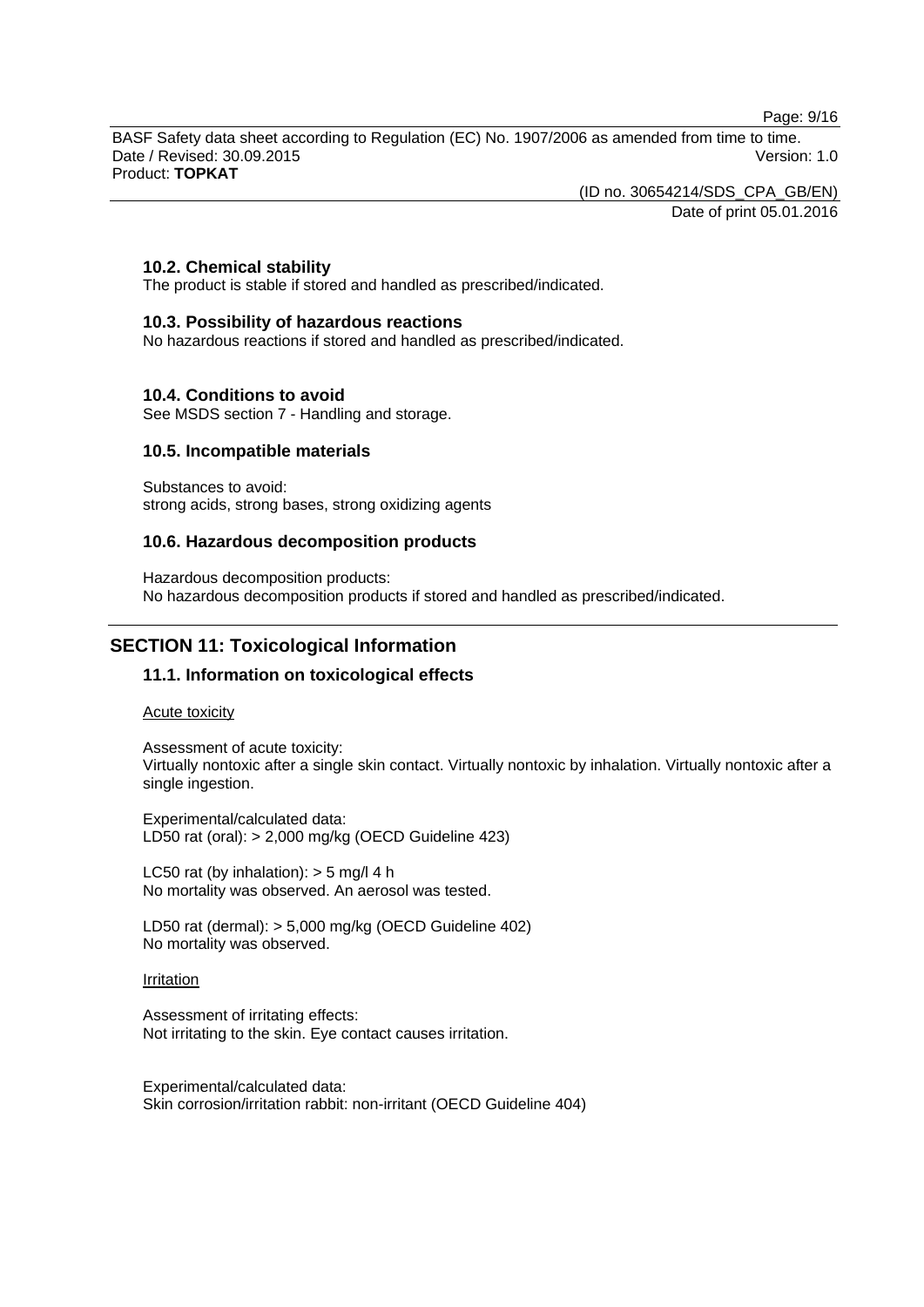Page: 10/16

BASF Safety data sheet according to Regulation (EC) No. 1907/2006 as amended from time to time. Date / Revised: 30.09.2015 Version: 1.0 Product: **TOPKAT**

(ID no. 30654214/SDS\_CPA\_GB/EN)

Date of print 05.01.2016

Serious eye damage/irritation rabbit: Irritant. (OECD Guideline 405)

#### Respiratory/Skin sensitization

Assessment of sensitization: Sensitization after skin contact possible.

#### Experimental/calculated data:

Mouse Local Lymph Node Assay (LLNA) mouse: Caused skin sensitization in animal studies. (OECD Guideline 429)

#### Germ cell mutagenicity

#### Assessment of mutagenicity:

The product has not been tested. The statement has been derived from the properties of the individual components. Mutagenicity tests revealed no genotoxic potential.

#### **Carcinogenicity**

#### Assessment of carcinogenicity:

The product has not been tested. The statement has been derived from the properties of the individual components. The results of various animal studies gave no indication of a carcinogenic effect.

#### Reproductive toxicity

#### Assessment of reproduction toxicity:

The product has not been tested. The statement has been derived from the properties of the individual components. The results of animal studies gave no indication of a fertility impairing effect.

#### Developmental toxicity

#### Assessment of teratogenicity:

The product has not been tested. The statement has been derived from the properties of the individual components. Animal studies gave no indication of a developmental toxic effect at doses that were not toxic to the parental animals.

Repeated dose toxicity and Specific target organ toxicity (repeated exposure)

#### Assessment of repeated dose toxicity:

The product has not been tested. The statement has been derived from the properties of the individual components.

#### *Information on: Acetamide, 2-chloro-N-(2,4-dimethyl-3-thienyl)-N-[(1S)-2-methoxy-1-methylethyl]- Assessment of repeated dose toxicity: Adaptive effects were observed after repeated exposure in animal studies.*

----------------------------------

#### Other relevant toxicity information

Misuse can be harmful to health.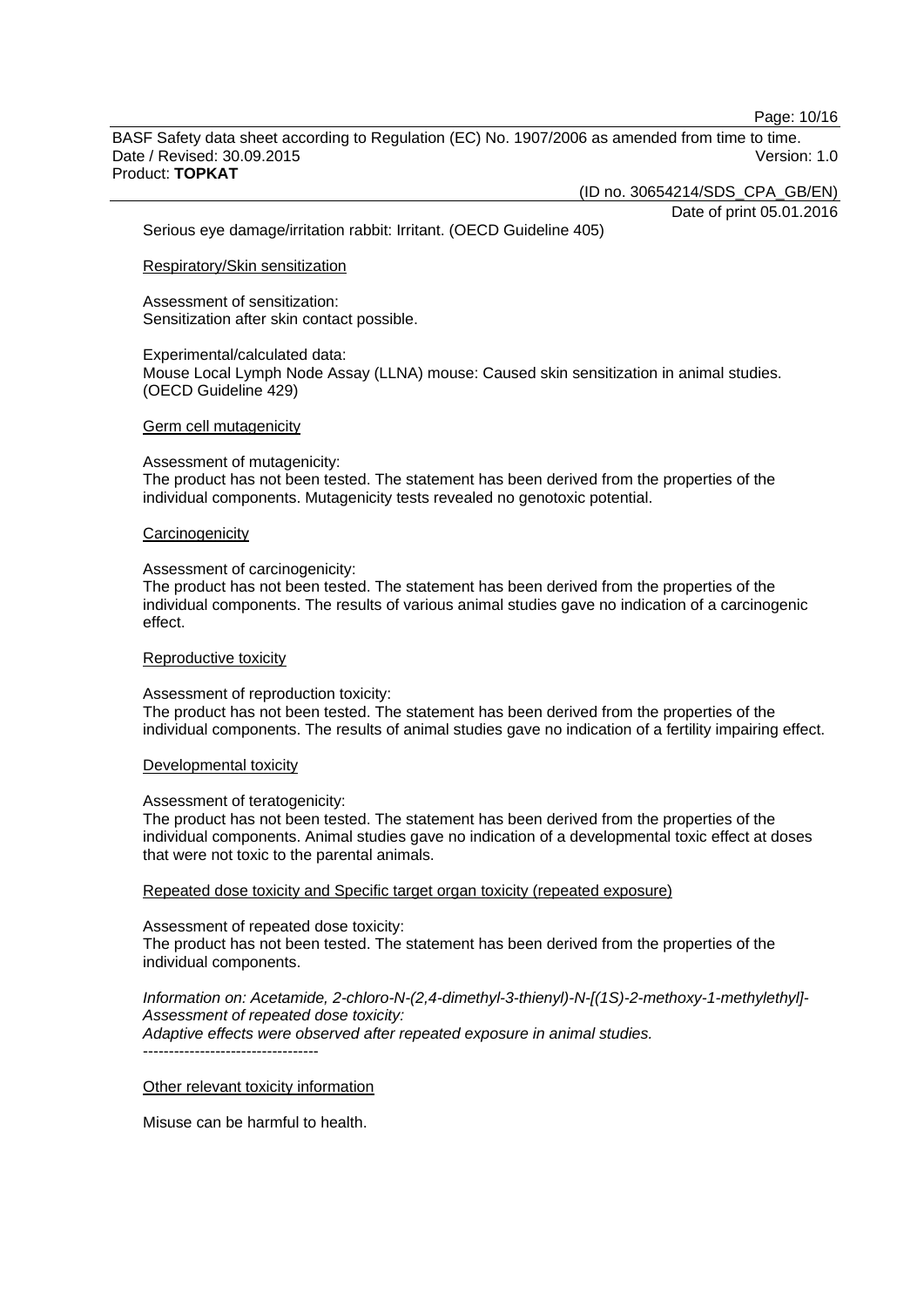Page: 11/16

BASF Safety data sheet according to Regulation (EC) No. 1907/2006 as amended from time to time. Date / Revised: 30.09.2015 Version: 1.0 Product: **TOPKAT**

> (ID no. 30654214/SDS\_CPA\_GB/EN) Date of print 05.01.2016

## **SECTION 12: Ecological Information**

#### **12.1. Toxicity**

Assessment of aquatic toxicity: Very toxic to aquatic organisms. May cause long-term adverse effects in the aquatic environment.

Toxicity to fish: LC50 (96 h) 19.8 mg/l, Oncorhynchus mykiss (static)

Aquatic invertebrates: LC50 (48 h) 58.7 mg/l, Daphnia magna

Aquatic plants: EC50 (72 h) 0.166 mg/l (growth rate), Pseudokirchneriella subcapitata

EC50 (7 d) 0.573 mg/l (growth rate), Lemna gibba (static)

#### **12.2. Persistence and degradability**

Assessment biodegradation and elimination (H2O): The product has not been tested. The statement has been derived from the properties of the individual components.

*Information on: Acetamide, 2-chloro-N-(2,4-dimethyl-3-thienyl)-N-[(1S)-2-methoxy-1-methylethyl]- Assessment biodegradation and elimination (H2O): Not readily biodegradable (by OECD criteria).*

*Information on: 8-Quinolinecarboxylic acid, 7-chloro-3-methyl-Assessment biodegradation and elimination (H2O): Not readily biodegradable (by OECD criteria).* ----------------------------------

**12.3. Bioaccumulative potential**

Assessment bioaccumulation potential: The product has not been tested. The statement has been derived from the properties of the individual components.

*Information on: Acetamide, 2-chloro-N-(2,4-dimethyl-3-thienyl)-N-[(1S)-2-methoxy-1-methylethyl]- Assessment bioaccumulation potential: Because of the n-octanol/water distribution coefficient (log Pow) accumulation in organisms is not to be expected.*

*Information on: 8-Quinolinecarboxylic acid, 7-chloro-3-methyl-Assessment bioaccumulation potential: Because of the n-octanol/water distribution coefficient (log Pow) accumulation in organisms is not to be expected.*

----------------------------------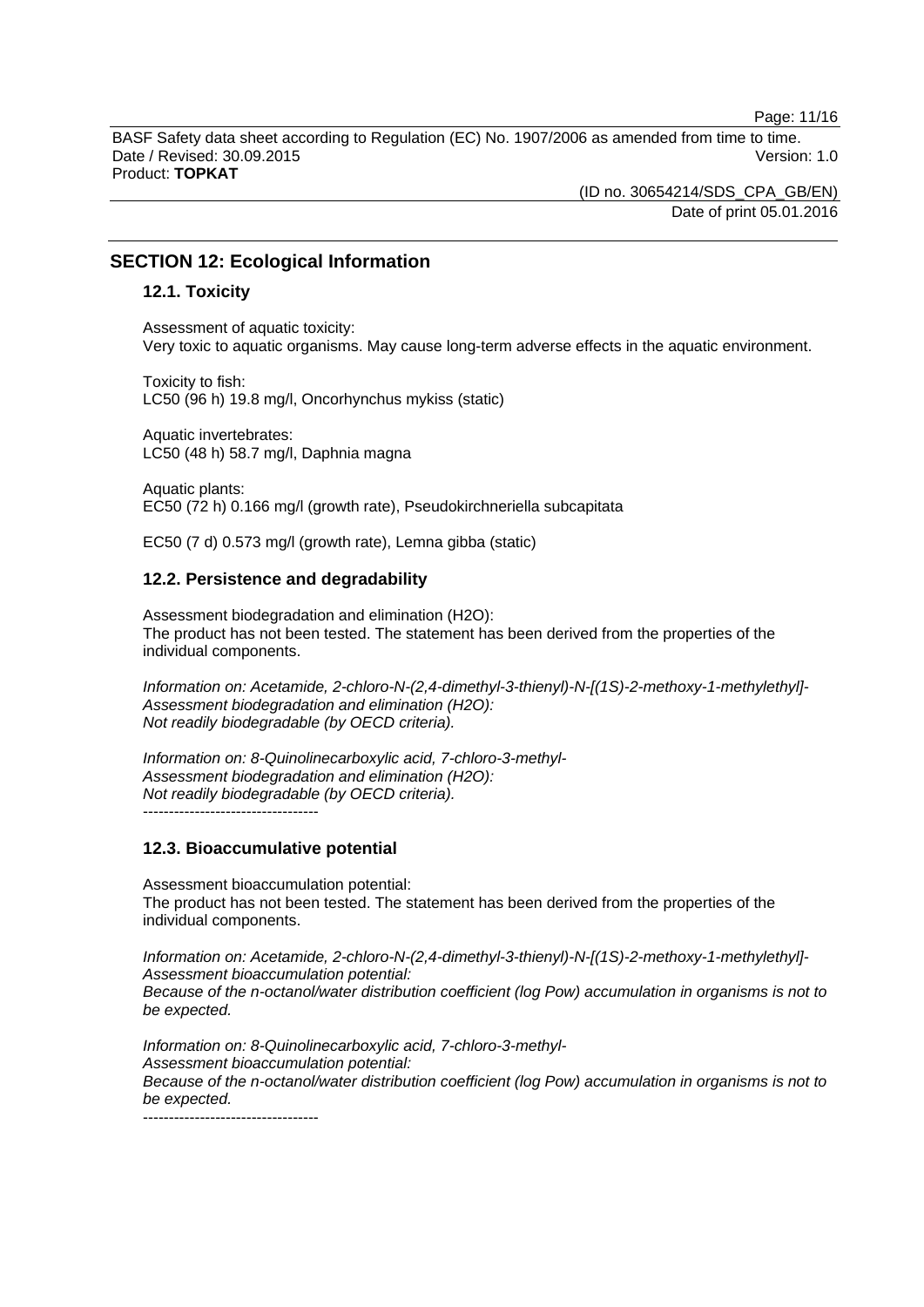Page: 12/16

BASF Safety data sheet according to Regulation (EC) No. 1907/2006 as amended from time to time. Date / Revised: 30.09.2015 Version: 1.0 Product: **TOPKAT**

> (ID no. 30654214/SDS\_CPA\_GB/EN) Date of print 05.01.2016

## **12.4. Mobility in soil**

Assessment transport between environmental compartments: Adsorption in soil: The product has not been tested. The statement has been derived from the properties of the individual components.

*Information on: Acetamide, 2-chloro-N-(2,4-dimethyl-3-thienyl)-N-[(1S)-2-methoxy-1-methylethyl]- Assessment transport between environmental compartments: Adsorption in soil: Following exposure to soil, the product trickles away and can - dependant on degradation - be transported to deeper soil areas with larger water loads.*

*Information on: 8-Quinolinecarboxylic acid, 7-chloro-3-methyl-Assessment transport between environmental compartments: Adsorption in soil: Following exposure to soil, the product trickles away and can - dependant on degradation - be transported to deeper soil areas with larger water loads.* ----------------------------------

## **12.5. Results of PBT and vPvB assessment**

The product does not contain a substance fulfilling the PBT (persistent/bioaccumulative/toxic) criteria or the vPvB (very persistent/very bioaccumulative) criteria.

## **12.6. Other adverse effects**

The product does not contain substances that are listed in Regulation (EC) 1005/2009 on substances that deplete the ozone layer.

## **12.7. Additional information**

Other ecotoxicological advice: Do not discharge product into the environment without control.

## **SECTION 13: Disposal Considerations**

## **13.1. Waste treatment methods**

Must be disposed of or incinerated in accordance with local regulations.

The UK Environmental Protection (Duty of Care) Regulations (EP) and amendments should be noted (United Kingdom).

This product and any uncleaned containers must be disposed of as hazardous waste in accordance with the 2005 Hazardous Waste Regulations and amendments (United Kingdom)

Contaminated packaging:

Contaminated packaging should be emptied as far as possible and disposed of in the same manner as the substance/product.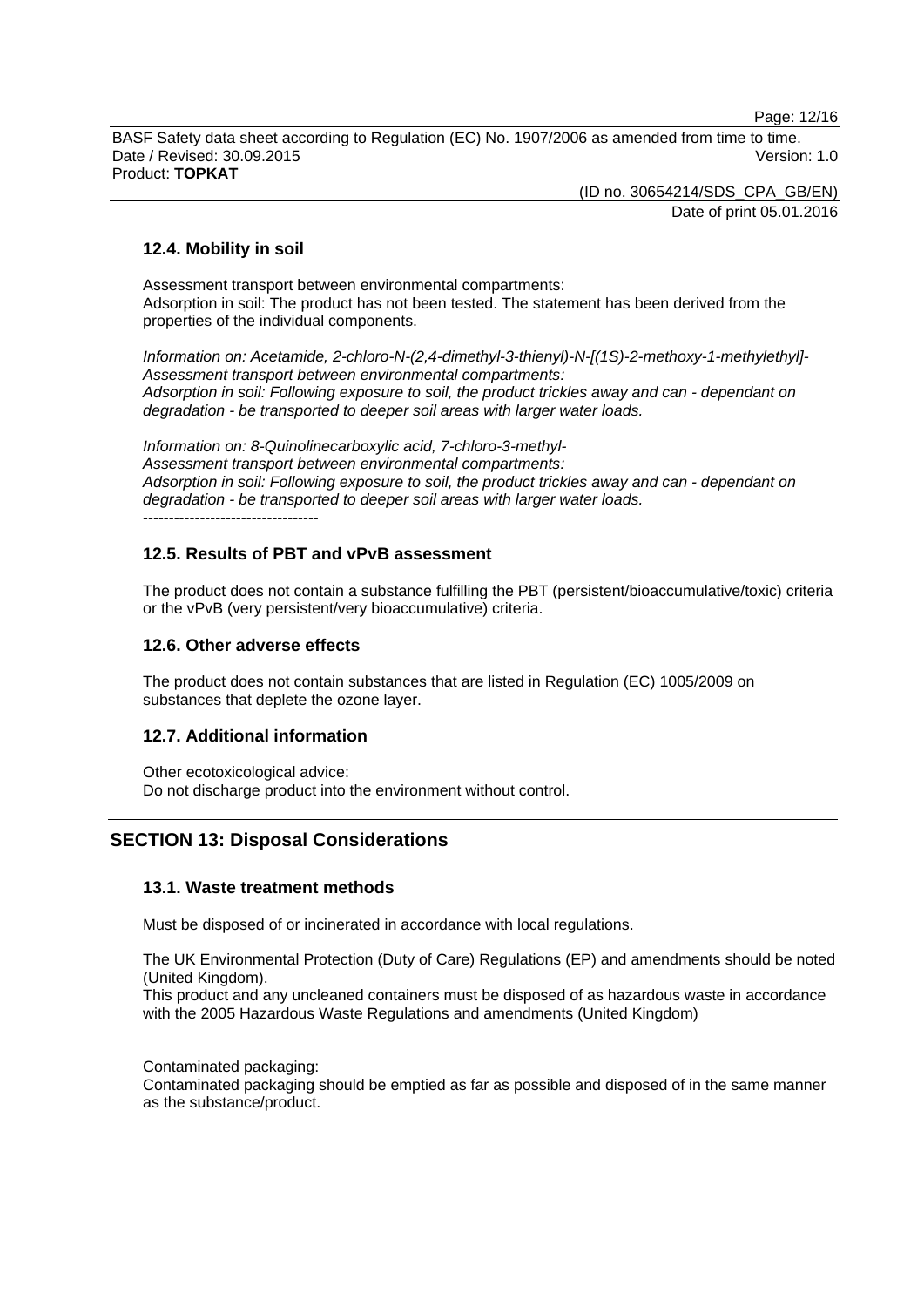Page: 13/16

BASF Safety data sheet according to Regulation (EC) No. 1907/2006 as amended from time to time. Date / Revised: 30.09.2015 Version: 1.0 Product: **TOPKAT**

(ID no. 30654214/SDS\_CPA\_GB/EN) Date of print 05.01.2016

## **SECTION 14: Transport Information**

#### **Land transport**

ADR

| UN number<br>UN proper shipping name:<br>Transport hazard class(es):<br>Packing group:<br>Environmental hazards:<br>Special precautions for<br>user: | <b>UN3082</b><br>ENVIRONMENTALLY HAZARDOUS SUBSTANCE, LIQUID,<br>N.O.S. (contains DIMETHENAMID-P)<br>9, EHSM<br>Ш<br>yes<br>Tunnel code: E |
|------------------------------------------------------------------------------------------------------------------------------------------------------|--------------------------------------------------------------------------------------------------------------------------------------------|
| <b>RID</b>                                                                                                                                           |                                                                                                                                            |
| UN number<br>UN proper shipping name:                                                                                                                | <b>UN3082</b><br>ENVIRONMENTALLY HAZARDOUS SUBSTANCE, LIQUID,<br>N.O.S. (contains DIMETHENAMID-P)                                          |
| Transport hazard class(es):<br>Packing group:<br>Environmental hazards:<br>Special precautions for<br>user:                                          | 9, EHSM<br>Ш<br>ves<br>None known                                                                                                          |
| <b>Inland waterway transport</b><br><b>ADN</b>                                                                                                       |                                                                                                                                            |
| UN number<br>UN proper shipping name:                                                                                                                | <b>UN3082</b><br>ENVIRONMENTALLY HAZARDOUS SUBSTANCE, LIQUID,<br>N.O.S. (contains DIMETHENAMID-P)                                          |
| Transport hazard class(es):<br>Packing group:                                                                                                        | 9, EHSM<br>Ш                                                                                                                               |
| Environmental hazards:<br>Special precautions for<br>user:                                                                                           | ves<br>None known                                                                                                                          |
| Transport in inland<br>waterway vessel:                                                                                                              | Not evaluated                                                                                                                              |

#### **Sea transport**

IMDG

UN number: UN 3082<br>UN proper shipping name: ENVIRON ENVIRONMENTALLY HAZARDOUS SUBSTANCE, LIQUID, N.O.S. (contains DIMETHENAMID-P)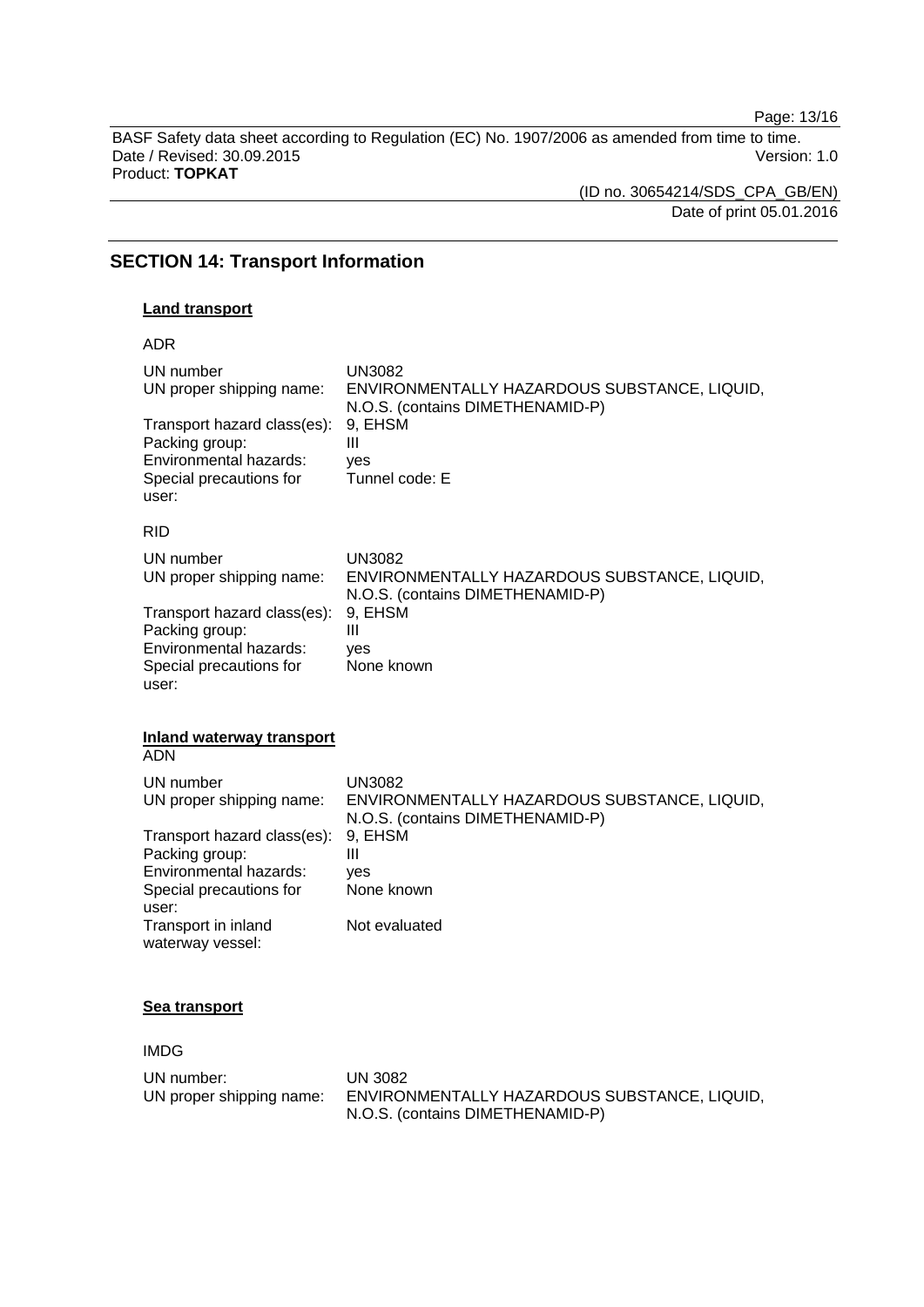Page: 14/16

BASF Safety data sheet according to Regulation (EC) No. 1907/2006 as amended from time to time. Date / Revised: 30.09.2015 Version: 1.0 Product: **TOPKAT**

(ID no. 30654214/SDS\_CPA\_GB/EN)

Date of print 05.01.2016

| Transport hazard class(es): 9, EHSM |                       |
|-------------------------------------|-----------------------|
| Packing group:                      |                       |
| Environmental hazards:              | ves                   |
|                                     | Marine pollutant: YES |
| Special precautions for             | None known            |
| user:                               |                       |

## **Air transport**

IATA/ICAO

| UN number:<br>UN proper shipping name: | UN 3082<br>ENVIRONMENTALLY HAZARDOUS SUBSTANCE, LIQUID,<br>N.O.S. (contains DIMETHENAMID-P) |
|----------------------------------------|---------------------------------------------------------------------------------------------|
| Transport hazard class(es): 9, EHSM    |                                                                                             |
| Packing group:                         | Ш                                                                                           |
| Environmental hazards:                 | ves                                                                                         |
| Special precautions for                | None known                                                                                  |
| user:                                  |                                                                                             |

#### **14.1. UN number**

See corresponding entries for "UN number" for the respective regulations in the tables above.

#### **14.2. UN proper shipping name**

See corresponding entries for "UN proper shipping name" for the respective regulations in the tables above.

#### **14.3. Transport hazard class(es)**

See corresponding entries for "Transport hazard class(es)" for the respective regulations in the tables above.

#### **14.4. Packing group**

See corresponding entries for "Packing group" for the respective regulations in the tables above.

#### **14.5. Environmental hazards**

See corresponding entries for "Environmental hazards" for the respective regulations in the tables above.

#### **14.6. Special precautions for user**

See corresponding entries for "Special precautions for user" for the respective regulations in the tables above.

#### **14.7. Transport in bulk according to Annex II of MARPOL73/78 and the IBC Code**

| Regulation:         | Not evaluated |
|---------------------|---------------|
| Shipment approved:  | Not evaluated |
| Pollution name:     | Not evaluated |
| Pollution category: | Not evaluated |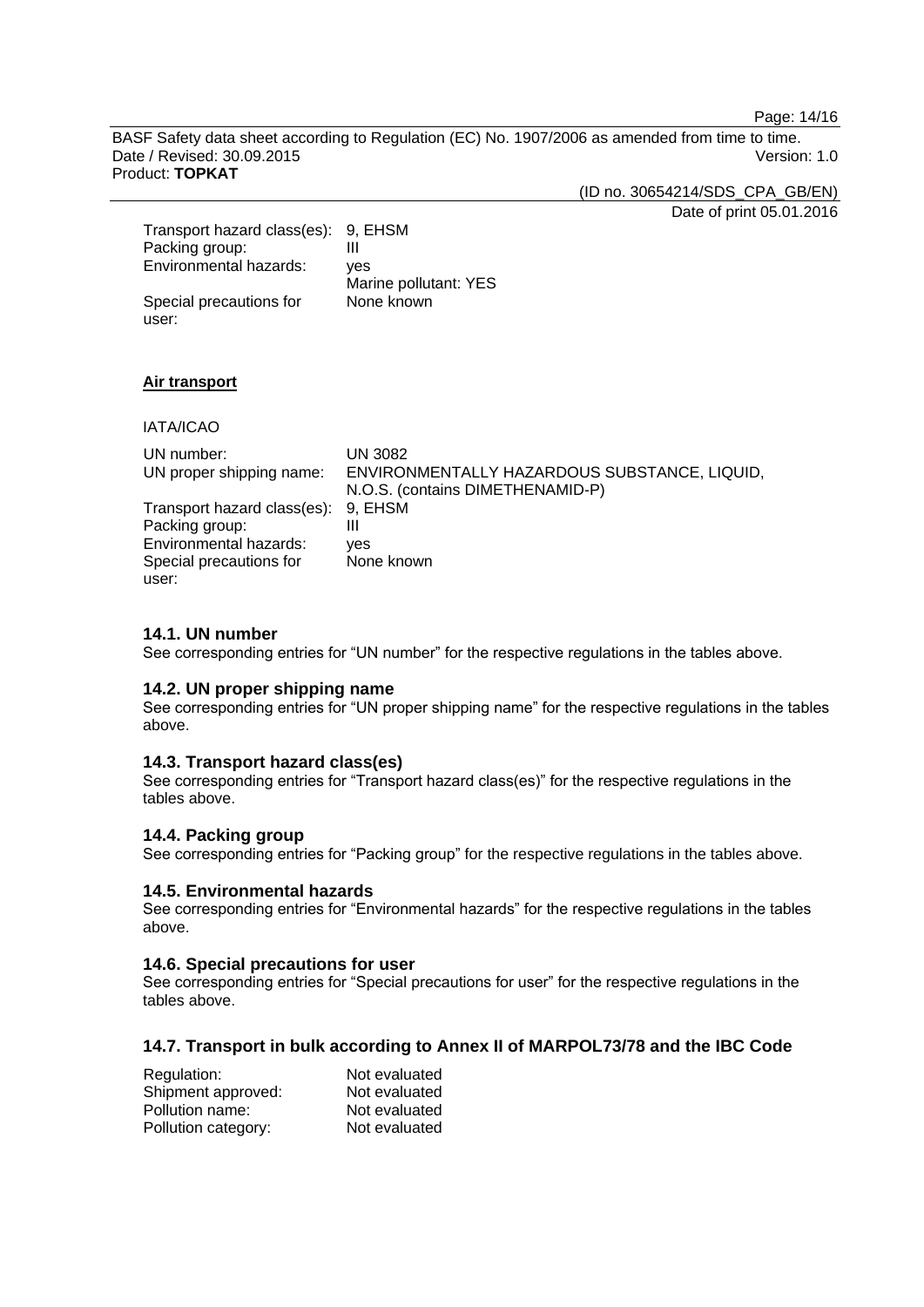Page: 15/16

BASF Safety data sheet according to Regulation (EC) No. 1907/2006 as amended from time to time. Date / Revised: 30.09.2015 Version: 1.0 Product: **TOPKAT**

(ID no. 30654214/SDS\_CPA\_GB/EN)

Date of print 05.01.2016

Ship Type: Not evaluated

#### **Further information**

This product is subject to the most recent edition of "The Carriage of Dangerous Goods and Use of Transportable Pressure Equipment Regulations" and their amendments (United Kingdom).

## **SECTION 15: Regulatory Information**

## **15.1. Safety, health and environmental regulations/legislation specific for the substance or mixture**

#### Prohibitions, Restrictions and Authorizations

Annex XVII of Regulation (EC) No 1907/2006: Number on List: 29, 40

This product is classified under the European CLP Regulation.

The data should be considered when making any assessment under the Control of Substances Hazardous to Health Regulations (COSHH), and related guidance, for example, 'COSHH Essentials' (United Kingdom).

This product may be subject to the Control of Major Accident Hazards Regulations (COMAH), and amendments if specific threshold tonnages are exceeded (United Kingdom).

#### **15.2. Chemical Safety Assessment**

Advice on product handling can be found in sections 7 and 8 of this safety data sheet.

## **SECTION 16: Other Information**

For proper and safe use of this product, please refer to the approval conditions laid down on the product label.

Full text of the classifications, including the hazard classes and the hazard statements, if mentioned in section 2 or 3:

| Skin Sens.             | Skin sensitization                                                                           |
|------------------------|----------------------------------------------------------------------------------------------|
| Eye Dam./Irrit.        | Serious eye damage/eye irritation                                                            |
| <b>Aquatic Acute</b>   | Hazardous to the aquatic environment - acute                                                 |
| <b>Aquatic Chronic</b> | Hazardous to the aquatic environment - chronic                                               |
| Acute Tox.             | Acute toxicity                                                                               |
| H317                   | May cause an allergic skin reaction.                                                         |
| H319                   | Causes serious eye irritation.                                                               |
| H400                   | Very toxic to aquatic life.                                                                  |
| H410                   | Very toxic to aquatic life with long lasting effects.                                        |
| <b>EUH401</b>          | To avoid risks to human health and the environment, comply with the<br>instructions for use. |
| H302                   | Harmful if swallowed.                                                                        |
| H412                   | Harmful to aquatic life with long lasting effects.                                           |
| H318                   | Causes serious eye damage.                                                                   |
|                        |                                                                                              |